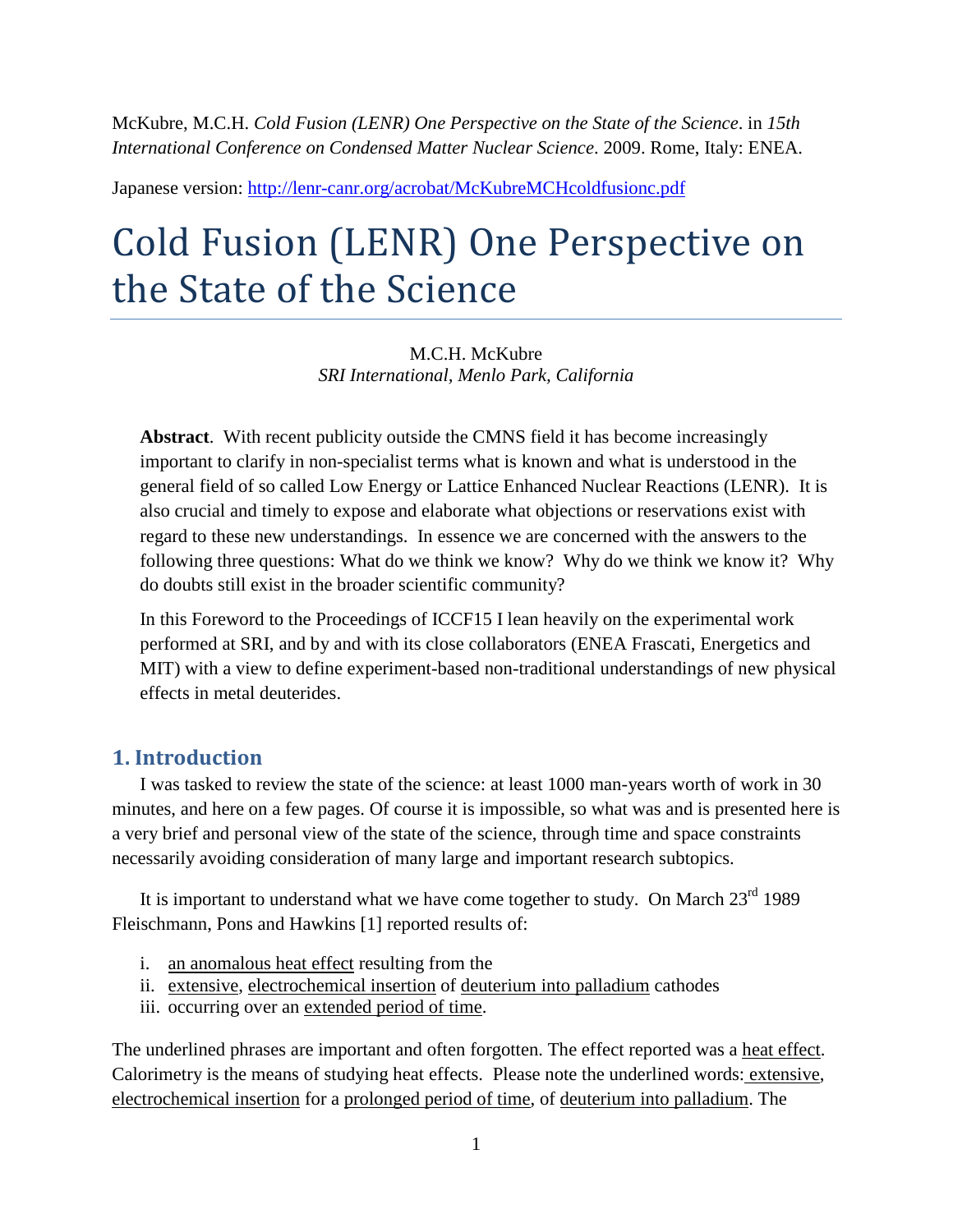experiment is electrochemistry, with which very few in the physics community were familiar. And the process occurred with an initiation time many times longer than the time constant of diffusional insertion of deuterium in palladium.

This heat effect occurred at a level consistent with nuclear but not chemical energy or known lattice storage effects, but occurred (*mostly*) without penetrating radiation (α, β, γ, n°) or lattice activation. A remarkable feature of the effect is that a prodigious amount of energy is produced. This energy is not only much greater than can be attributed to chemical reaction processes, there is no physical evidence for such reactions. We have seen this heat effect occurring at hundreds or thousands of times the energy of any chemical reaction. These are the characteristics of the Fleischmann Pons Effect (FPE) and from our present vantage point we can begin to answer some questions:

- 1. What do we think we know?
- 2. Why do we think we know it?
- 3. Why do doubts still exist in the broader scientific community?
- 4. How do we propose to make progress?

#### **2. What do we think we know?**

The existence of an excess power effect is an experimental question, independent of theoretical issues or preconceptions. A great many experiments in which positive excess power results have been presented can be found in the International Cold Fusion Conference series over the past 18 years. Of these the experiments based on those of Fleischmann and Pons are perhaps the most studied and discussed, which makes the FPE of interest to us in our present discussion.

In the studies done at SRI over the years, an effort was made to understand specifically what conditions are required for excess power to be observed in the Fleischmann-Pons experiment [1] (keeping in mind that different requirements apply to other kinds of excess power experiments). A number of such requirements were noted: (i) a cathode had to achieve a maximum loading of about  $D/Pd = 0.9$  or higher; (ii) high loading needed to be sustained for 2-4 weeks; (iii) a current density above threshold was required; and (iv) relatively high loading needed to be present for a heat burst to occur. In addition, it was found that changes in the operating parameters could initiate a heat burst, which may be related to a more general correlation between excess heat and a net deuterium flux either in or out of the metal.

The research activity into the FPE at SRI has now accumulating more than 60 man-years of research. We first focused attention on the critical importance of deuterium loading, the role of chemical poisons and additives in controlling the electrochemical interface, in order to achieve and maintain high D/Pd loading. We studied the correlation of excess power production with loading and reported simultaneously with IMRA-Japan [2,3] the threshold onset of the FPE. We designed and built a novel, high-accuracy, fully automated mass flow calorimeter, and set out to perform replication studies of the Fleischmann and Pons heat effect, first to confirm the existence the effect and second to better define the physical conditions under which it can be observed.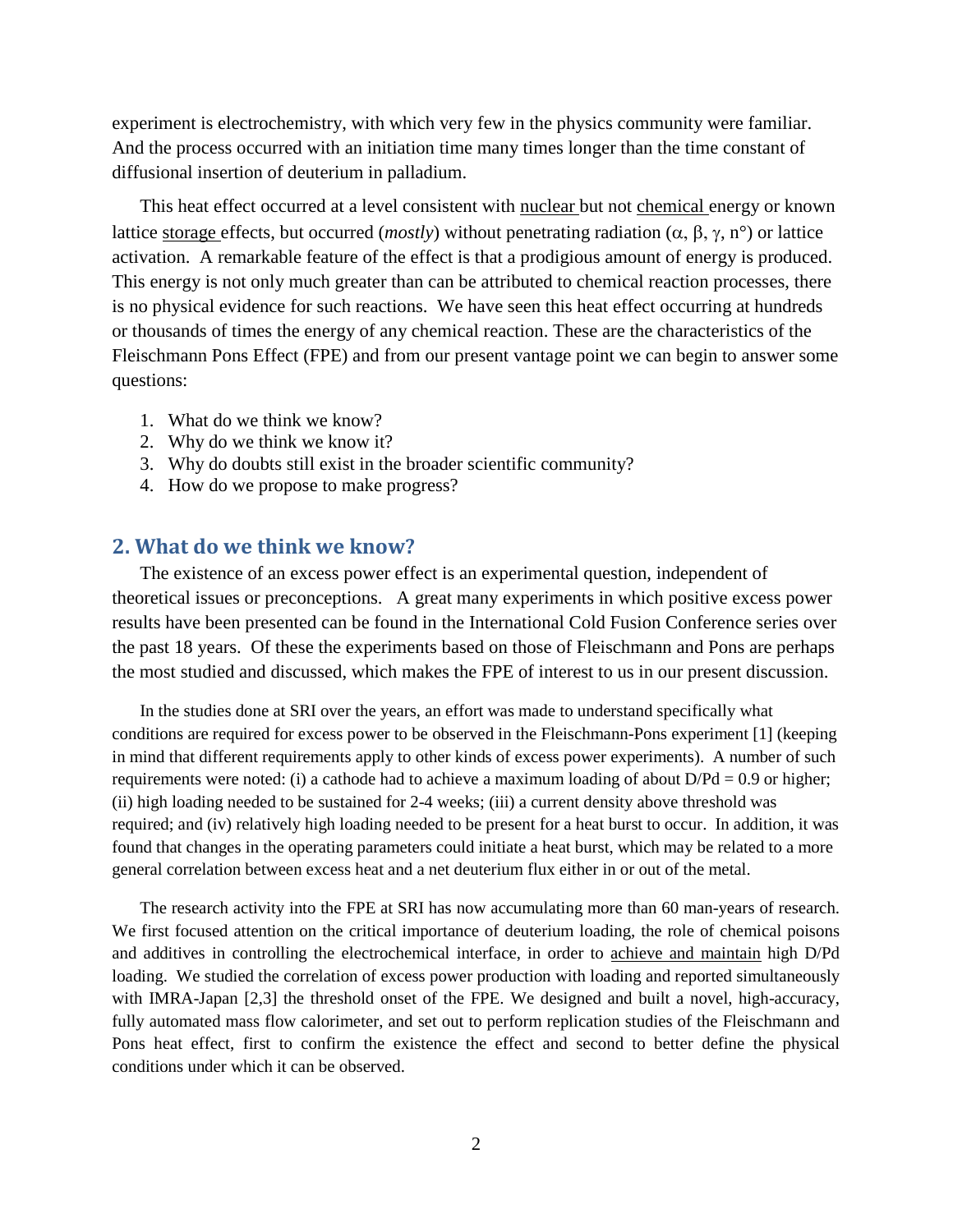As an interim conclusion of these activities we were able to define the parameter space in which one might expect to encounter the Fleischmann-Pons excess heat effect, evaluated as an empirical expression:

$$
P_{xs} = M (x-x^{\circ})^{2} (i-i^{\circ}) |i_{D}| \qquad [1]
$$

where  $x = D/Pd$ ,  $x^{\circ}$  is the threshold value typically ~0.875, the current density threshold *i*° typically falls in the range  $75 < i^{\circ} < 450$  mA cm<sup>-2</sup>, the deuterium interfacial flux  $i_D = 2-20$  mA cm<sup>-2</sup> <sup>2</sup>. It is important also to recognize a time threshold  $t^{\circ}$  of at least 10 times the deuterium diffusional time constant.

#### **3. Why do we think we know it?**

Evaluation of the terms of equation [1] has been the subject of a number of reports and analyses, authored particularly by SRI, ENEA and Energetics but including data from a wide range of experimenters. This analysis will be discussed in more detail in reference [4] of this Proceedings volume. It can no longer be asserted rationally that there are no heat effect in any of the very large number of experiments reported here and elsewhere [5], or that the effect is the result of (unknown) energy storage or (unseen) chemistry. Also, at this point, any claim that the Fleischmann-Pons Effect is "irreproducible" is not only unsound, it is unscientific. Where and when we are capable of reproducing all parameters critical to the effect, we reproduce the effect.

# **4. Why do doubts still exist in the broader scientific community?**

It might be appropriate to think of this question in terms that apply to parenting. First there was a difficult birth in conditions that while not initially hostile rapidly became so. Second there has been a great deal of poor communication on both sides: an inability to broadcast real scientific progress uncoupled from emotion or ambition; an almost complete lack of willingness on the part of those outside the CMNS community to delve into the work and understand what has been done, and what has changed, in 21 years. Finally, although not critical and somewhat circumvented by imagination, there has been an insufficiency of funding for such a materially complex (and I would argue potentially important) problem. The child, abused at birth and abandoned by most, that Minoru Toyoda helped rescue, now misunderstood and fiscally restrained, has just turned 21. I will not discuss the problem of fiscal constraint, in part because if we solve the issues of hostile rejection and poor communication that will not remain a problem.

Great significance was attached to early negative excess heat results reported by a small number of groups at prestigious institutions. In light of the discussion above, it is useful to see whether these experiments, as well as other early experiments, were operated in a relevant regime. Perhaps the most cited early negative result was that of Lewis *et al* [6] from CalTech in which they reported that *"D/Pd stoichiometries of 0.77, 0.79, and 0.80 obtained from these measurements were taken to be representative of the D/Pd stoichiometry for the charged*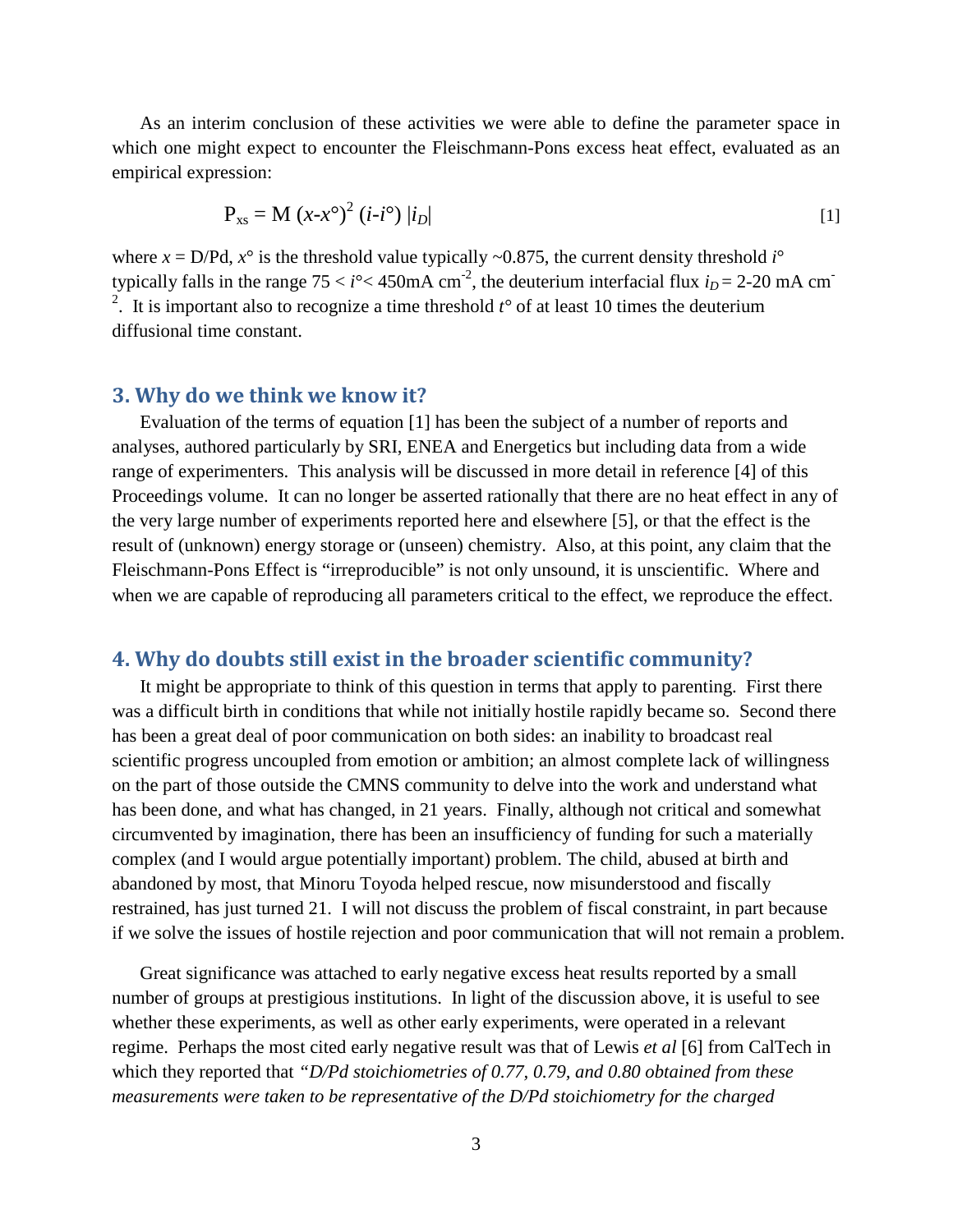*cathodes used in this work.*" Also widely cited is the early negative result of Albagli *et al* [7] from MIT who discuss "*average loading ratios were found to be 0.75±0.05 and 0.78±0.05 for the D and H loaded cathodes, respectively.*" The CalTech and MIT negatives are noted in Figure 1 in a histogram illustrating a number of early SRI experiments producing positive excess power results as a function of loading.

Even lower loading results were estimated by Fleming *et al* [8] from Bell Labs in a negative report. In this paper the authors state "*the degree of deuterium incorporation was comparable to that for the open cells for the same time duration. The amount incorporated in longer electrolysis experiments was typically PdD<sup>x</sup> (0.45 < x < 0.75).*"



**Figure 1:** Histogram illustrating the number of early experiments at SRI and ENEA showing measurable excess power as a function of maximum cathode loading. Also illustrated are points for the MIT negative experimental result, with a stated loading of 0.75±0.05 (Ref. [7]); and for the CalTech negative experimental result, with loading measurements quoted at 0.77, 0.78, and 0.80 (Ref. [6]).

From what we know today, and Figure 1 clearly illuminates, none of the cells in any of these cited studies would be expected to evidence any excess heat. Not only for the reasons of a loading deficiency (as stated explicitly): the durations of the experiments were wholly insufficient for a (typical) 300 hour initiation time; the current density stimuli were in the large part too small; the deuterium flux was not measured. None of the criteria of Equation [1] were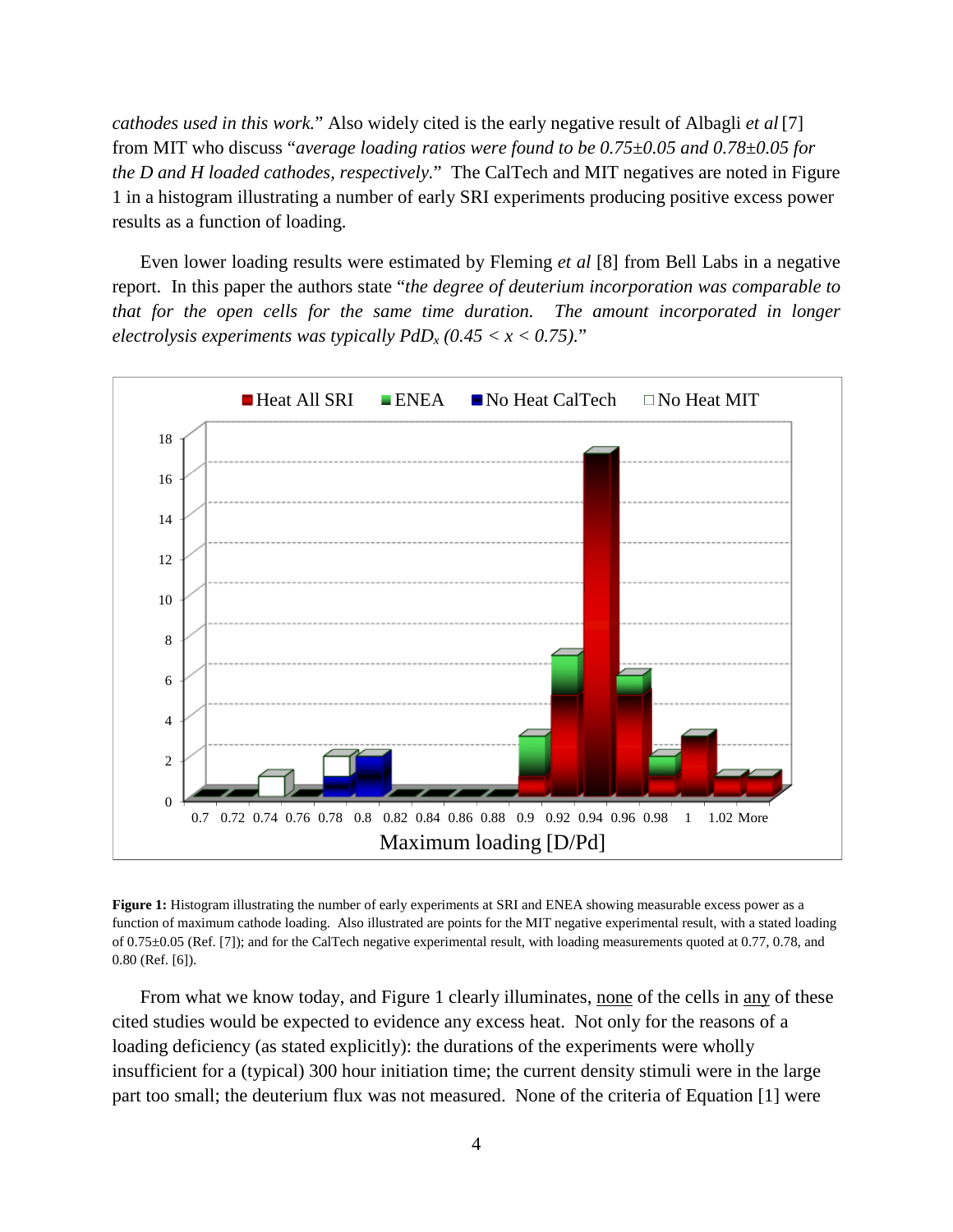shown to be met, at least two demonstrably were not. In hindsight it is evident that the authors were victims of "unknown unknowns", and perhaps "indecent haste" -- but this is understandable in the circumstances of 1989. What is important is that these experiments be recognized for what they are, not what they are not. They are important members of the experimental database that teaches us under what conditions one encounters the FPE. They are not any part of a proof of nonexistence; absence of evidence is not evidence of absence.

So what are the salient criticisms today? The following attempt is made to anticipate some of the questions and at least point in the directions of resolution. Basic questions:

- "*The experiments/results are not reproducible*":
	- o Some experimental teams see no results
	- o Different results are seen in different laboratories
	- o Inconsistent results in the same laboratory with similar samples
- "*The results are inaccurate*":
	- o Mis-measurement of input power
	- o Mis-measurement of output power
	- o Excess power is not outside the measurement uncertainty
- "*The heat is real but is due to unknown or unaccounted chemical effects or lattice energy storage*":
	- o Over-accounting for electrolysis products
	- o Chemistry in the electrolyte volume outside the cathode
	- o Energy storage and release (small percentage integral excess energy)
	- o Hydrinos or other exotic, "high-energy" chemistry
- "*Missing nuclear products*":
	- o Quantitative energetic products not seen
	- o Difficulty of measuring <sup>4</sup>He in the presence of  $D_2$  and ambient

## *"The experiments/results are not reproducible"*

First the existence of an apparent irreproducibility is widely recognized and acknowledged, and several papers have been written on this topic [9-11]. What is sometimes forgotten is that the most reproducible effect by its very nature is systematic error. Irreproducibility of results far from being a proof of non-existence argues more the contrary, and simply indicates that not all conditions critical to the effect are being adequately controlled.

Early flippant and intentionally unserious, as well as other claimed serious attempts were made to correlate the appearance of positive FPE results with the record (or existence) of university football teams and with national character. Serious criticisms do exist, however, and it is well recognized that different experiments, even intentionally identical and performed simultaneously in the same laboratory, give different FPE results. These experiments also give different results of much more mundane measurements. In the early days of studying the FPE at SRI experiments were designed to probe the parameters of reproducibility. Sets of 12 cells were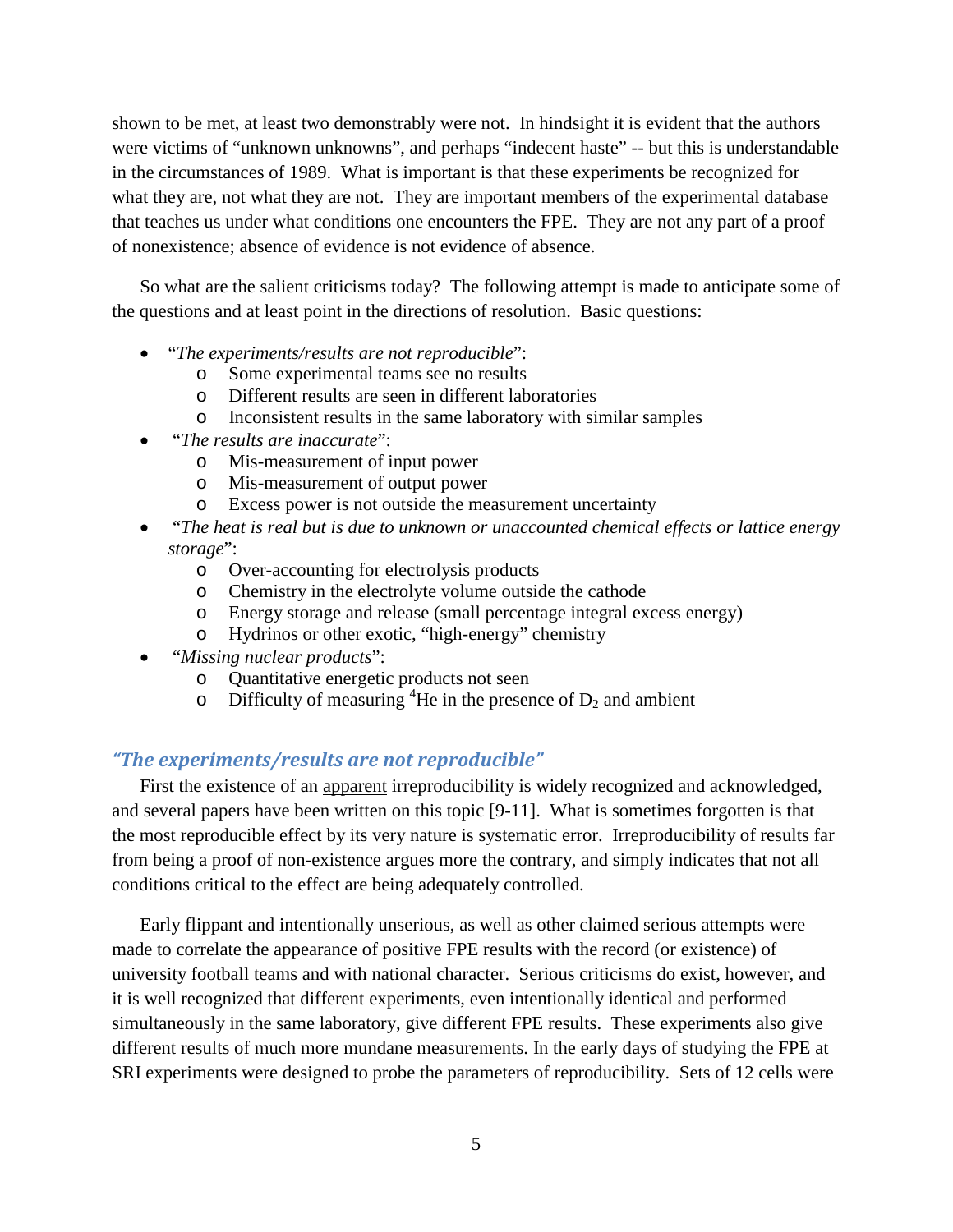prepared, intentionally identically, and operated simultaneously to monitor the time evolution of electrochemical and physico-chemical parameters believed to be pertinent to the FPE.

A single length of palladium wire was used from a known source and sectioned into 13 identical lengths. These wire sections (typically 3 or 5 cm in length and 1 or 3 mm in diameter) were machined to remove surface damage and inclusions, spot welded with 5 contacts (one cathode current and 4 wires for axial resistance measurement), annealed, surface etched (to remove surface contaminants) and mounted in 12 identical cells. One electrode was reserved for comparative testing. These processes all were performed in the same batch and all by the same person. The twelve cells were filled with electrolyte from a single source and then operated electrically in series *(i.e.* with identical currents) in a  $3 \times 4$  matrix in the same constant temperature chamber.

The variables measured were current (one measurement), cell voltage, pseudo-reference cathode potential, temperature and electrical resistance (D/Pd loading) all being monitored with the same instruments. Intermittent measurements were made of the cathode interfacial impedance. With 12 intentionally identical experiments, every one behaved differently. Not only in terms of their heat production, significant and marked differences were observed in: the current-voltage-time profile for both the cell voltage and reference potential; the ability and willingness of each electrode to absorb deuterium measured by the resistance ratio *vs*. time curve; the maximum loading achievable; the interfacial kinetic and mass transport processes reflected in the interfacial impedance. Every one of these parameters was different for each of the 12 electrodes, in every set tested! This matrix experiment was repeated several times in an attempt to understand the origins of the irreproducibility, and therefore control it. Trace impurity differences were observed to be contributory and there were two sets: deleterious impurities (poisons) that we learned to avoid; impurities that were beneficial to high loading in controlled amounts.

We were not able to control the variability of results simply by electrochemical (and trace chemical) means. The second major factor of experiment variability is the palladium metal cathode: source and condition. Figure 2 plots as a histogram the number of cells attaining the specified loading (whether in a calorimeter or not) varying by metal source or lot #. The first material used extensively at SRI, designated as Engelhard Lot #1 (E#1 on the plot) demonstrated in an astonishing 32% of all experiments a maximum loading 0.95>D/Pd>1.0, with 36% 1.00>D/Pd>1.05, and 14% (3 cathodes) > 1.05. An electrode capable of attaining and maintaining high loading, is an electrode that is capable of producing excess heat thus a total of 82% of all samples of E#1 material, if properly stimulated, would have been expected to demonstrate the FPE. Unfortunately this apparent success illuminates the problem. Other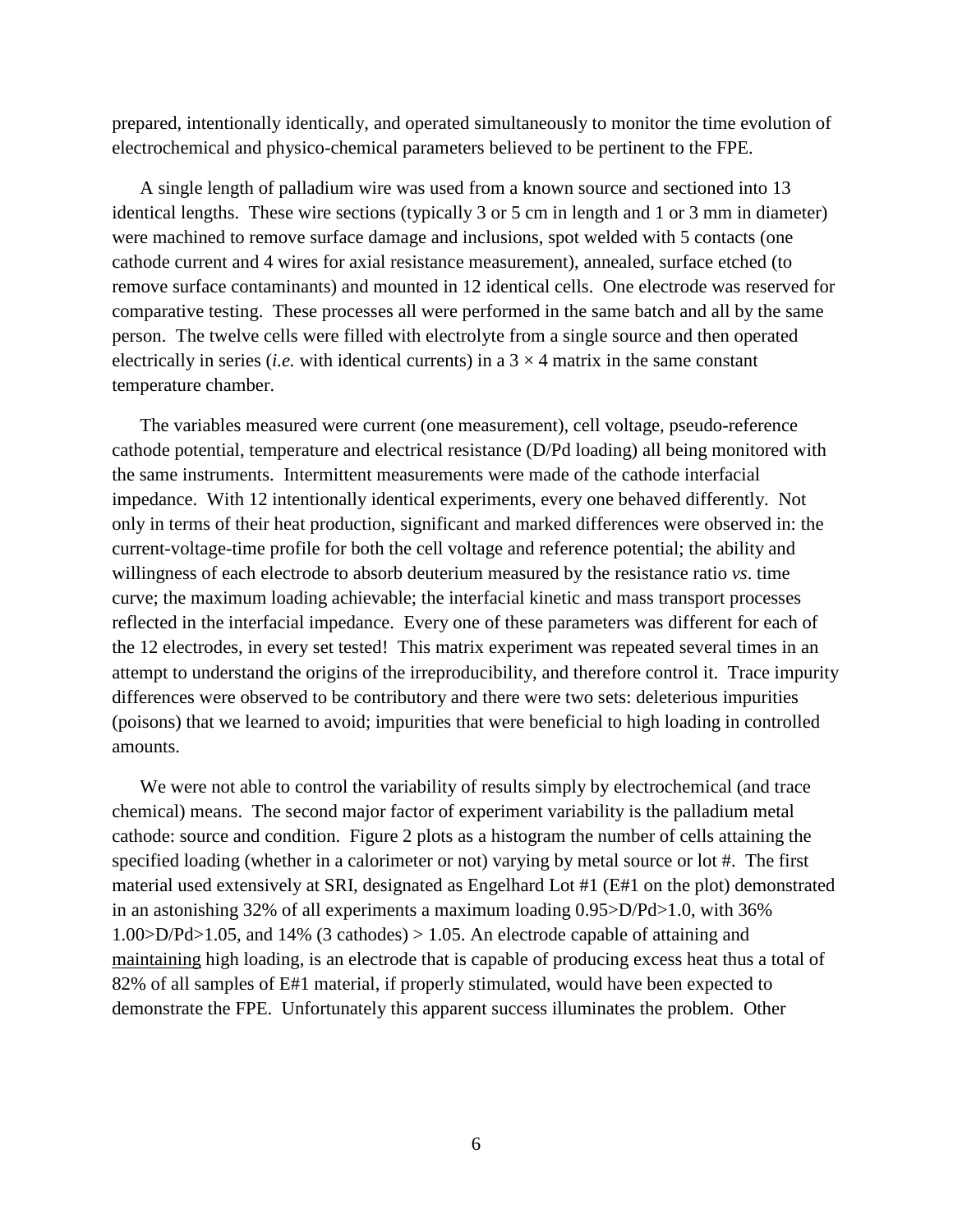materials even from the same manufacturer were far inferior and none yet has been found to approachthe loading ability of Engelhard Lot  $#1<sup>1</sup>$  $#1<sup>1</sup>$  $#1<sup>1</sup>$ .



**Figure 2:** Histogram demonstrating the ability of a Pd cathode to load in 1M LiOD *versus* material source. JM = Johnson Matthey, JM\* was a special lot designed to replicate pre-1989 materials,  $E =$  Engelhard.

Fortunately there is some consistency of behavior within a consistent set of materials. Electrodes made from the same material lots produce similar excess heat in different calorimeters, in different laboratories. Recently we have been working collaboratively with the Violante team of ENEA (Frascati) and the Energetics team of Dardik, Lesin *et al* to conduct comparative studies on material of similar general form: Pd foils 80 mm long, 7 mm wide and 50 μm thick, designed and produced by ENEA. Figure 3 presents a comparison of results obtained in two different calorimeters, one at SRI and one at ENEA, following Energetics current  $\text{proto}$ cols<sup>[2](#page-6-1)</sup>[.](#page-6-1)

<span id="page-6-0"></span><sup>&</sup>lt;sup>1</sup> Important but equally confounding, E#1 had the highest levels of impurities of any material we have ever employed in these studies, far higher in fact that the manufacturer's specification of 99.7% purity.

<span id="page-6-1"></span><sup>&</sup>lt;sup>2</sup> The unique feature of Energetics' experiments is the use of a fractal sinusoid current stimulus designated by them as a SuperWave™. Alone among all of the current modulations tested at SRI, this waveform is capable simultaneously of supporting high D/Pd loading and high interfacial deuterium flux. In the terms of equation [1], both are needed for excess heat production.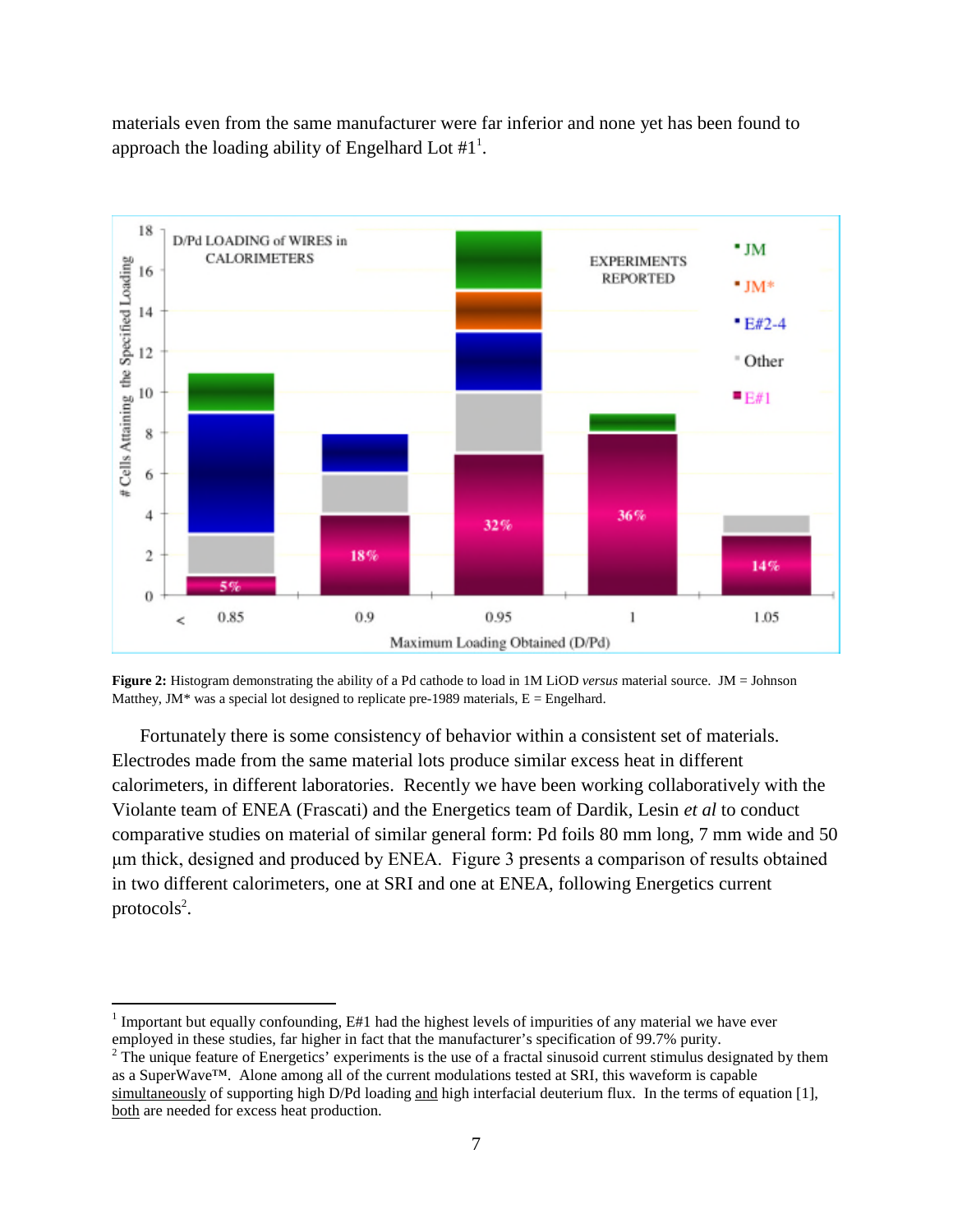

Figure 3: Comparison of results obtained from the same material lots performed independently at ENEA (Frascati) in a closedcell mass flow calorimeter and SRI (Menlo Park) in an open-cell heat flow calorimeter [12,13].

The different lots of materials reflect different sources, rolling and annealing conditions and are designated by the ENEA "L" number, L14, 15, 16, 17 *etc*. on the horizontal axis. Two experiments with a particular lot of material, L14 run at SRI and ENEA, produced completely independently of each other (without knowledge of the other's experiment) 80% excess power/input power. With another material, L17, SRI saw 13% and 12% excess power and ENEA observed 500%, but the excess heat production in the two laboratories appeared in different modes. The L19 material showed 43% at SRI and 100% at ENEA. The general point is, that the same lot type of material will give the same approximate level of excess power result in two different laboratories. There is a consistency of behavior, and that behavior varies very much with the lots; the lot numbers without points in Figure 3 produced no excess power at SRI or ENEA (although all lots were not tested at both locations).

## *"The results are inaccurate"*

The issue of mis-measurement of input electrical power has been recently raised [14] both generally for dc current stimulus and specifically in reference to Energetics proprietary SuperWave™ modulated current waveforms. It is quite difficult to understand the basis for this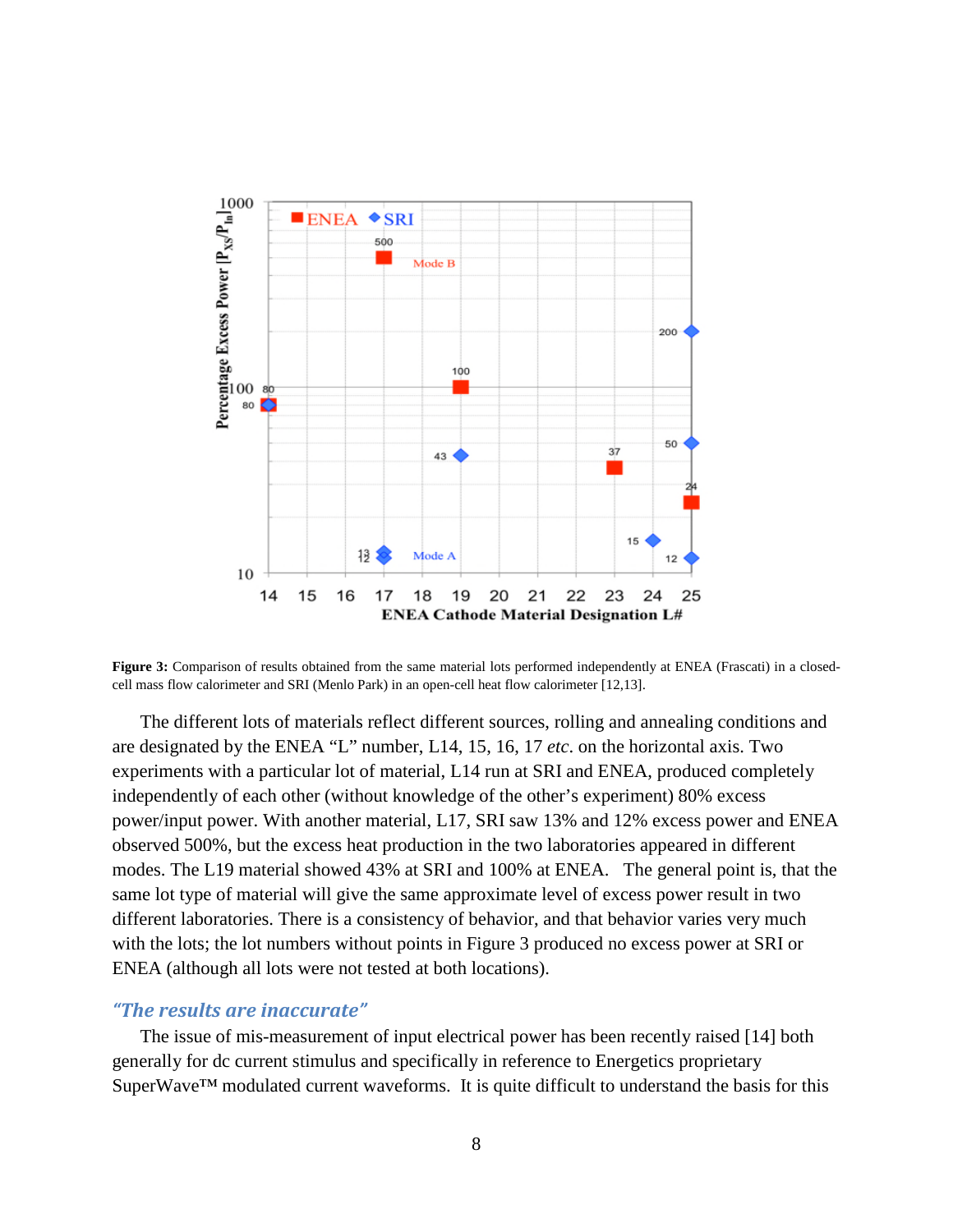criticism and how and why it persists or surfaces after 21 years. Measurement of current, voltage, resistance, and time are some of the most familiar to engineers and scientists. Industries depend on the accurate measurements of power and energy for waveforms far more complex than any used (so far) in FPE experiments. In general the electrochemical cells are operated under controlled current conditions so that only the voltage varies. Accurate determination of power is thus a scalar, not vector operation and only simple precautions are needed for accurate measurement.

The Nyquist sampling theorem states that one can perfectly reconstruct an analog signal by sampling at twice the highest frequency component. Of primary concern in such measurements therefore is ensuring that higher frequency components are not present unmeasured in the input signal. In general this is very easily arranged by constraining the power bandwidth of the current (and voltage) source. For Energetics' SuperWaves™ that contain deliberate high(er) frequency components the solution to this measurement issue is more complex, but still experimentally quite trivial. Current-Voltage pairs are sampled and multiplied at a 50 k Hz. rate and only then averaged to obtain the input power. Several experimental checks on this procedure have been applied by Energetics, SRI and ENEA [15,16]:

- a. The current and voltage measurement rate (50 k Hz.) used is 500 times higher than that of the highest SuperWaves™ frequency applied.
- b. Ten times higher measurement frequencies (500 k Hz.), have been used with no significant difference observed in the input energy.
- c. A fast commercial power meter (Yokogawa WT210/230) has been used with sampling rate of 100 kilohertz. The results were in agreement within +/- 0.5%.
- d. At SRI and ENEA high frequency oscilloscopes and spectrum analyzers have been used at times of excess power production to demonstrate that the energy of frequencies higher than the Nyquist limit could have no calorimetric consequence.
- e. Following our standard replication protocol [6], experiments set up using Energetic' data acquisition systems at SRI, were completely replaced with an entirely new data acquisition method and system with entirely consistent results [12,13].

Another obvious factor is that calorimeters measure total, absolute energy probably better than any other instrument. Most of the time, most of the calorimeters operate on the thermal baseline with output = input. If the issue were really low sample frequency one would expect to see an error at all times as a systematic effect of the input.

Since many different kinds of calorimeter have been shown to demonstrate consistent effects it seems also very unlikely that significant systematic errors are present in the measured output power and energy. As with the evaluation of input power, the variables needed to resolve output power (mass, time, resistance, temperature difference) are some of the easiest measurements we typically make. It is very hard to sustain rationally any argument that so many people have been mis-measuring these variables consistently for 21 years, with new people entering the field learning or copying the same errors.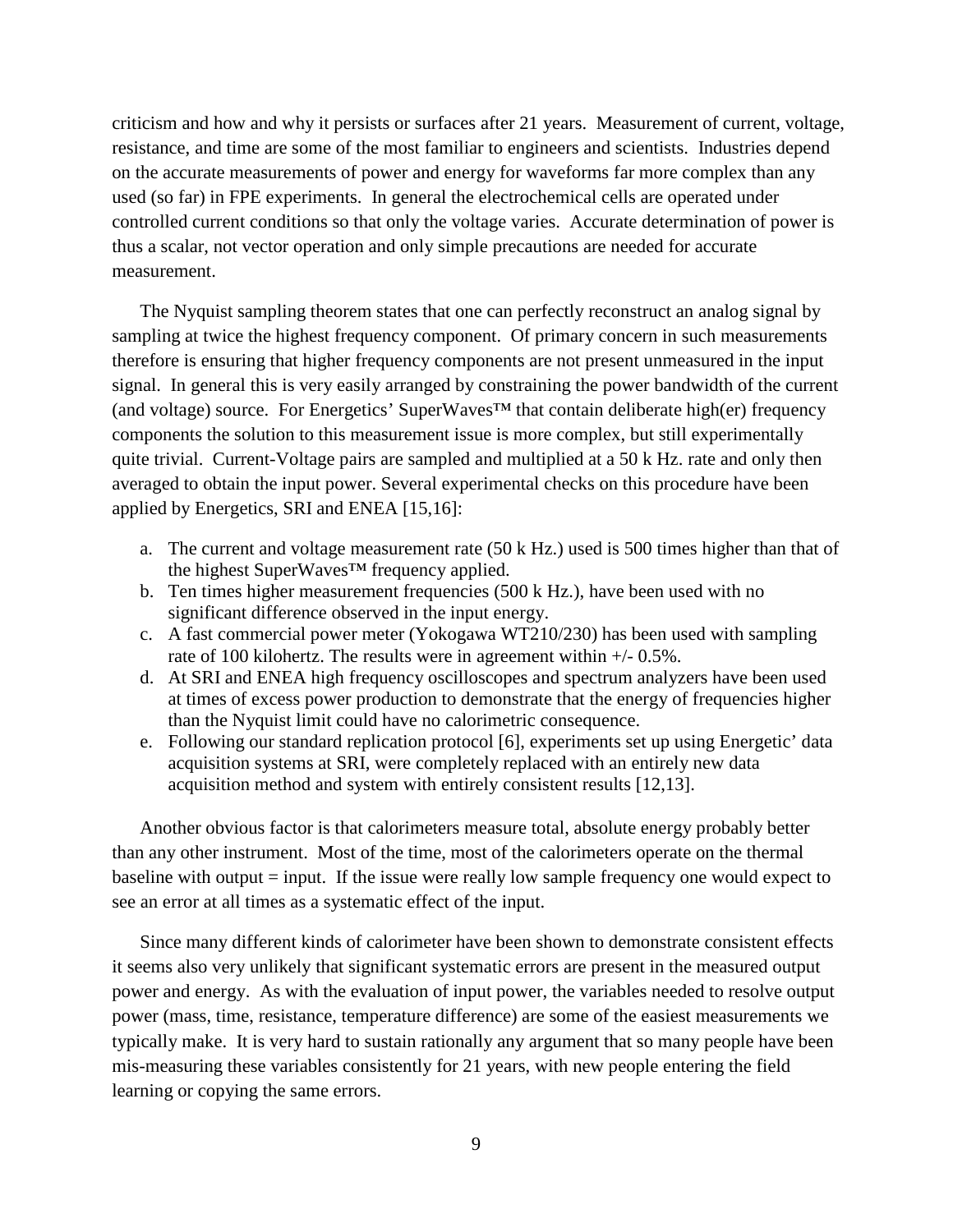A final point arguing against the universal presence of systematic error measurements is the sheer magnitude of the effect. At SRI we have seen an excess power effect at  $90\sigma$ , ninety times the measurement uncertainty, and have made over one hundred observations of  $P_{XS} > 3\sigma$ . The effect is not fleeting and persists for hours, days, weeks, in one case longer than 1 month, giving ample time to check the measurement systems. And the output power is not small compared to the power input with power ratios  $P_{\text{Out}}/P_{\text{In}} > 2, 3, 5$ , the highest sustained value measured being 25 [17] averaged over 17 hours!

#### *"The effect is due to chemistry or energy storage"*

Several factors are often suggested in an argument that FPE excess heat is real and measured correctly but that its cause must be other than nuclear because no such nuclear processes are known. Some of these are:

- 1. Over-accounting for electrolysis products
- 2. Chemical reactions involving species in the electrolyte volume
- 3. Energy storage (slow and unseen) and release (rapid)
- 4. Hydrinos or other "exotic" chemistry

Is the FPE due to chemistry or energy storage? Simply, it is not! Anybody who has the ability and willingness to undertake simple calculations on the energies of these two different kinds of effects – nuclear and chemical – will easily be able to ascertain that the FPE is not caused by chemistry or an energy storage effect. Furthermore, if it were, that effect would be interesting and potentially very useful. The inventories of chemical species are simply too few. A continuous error such as unwitnessed and unexpected recombination of  $D_2$  and  $O_2$  inside intentionally open calorimeter cells has an energy capacity of the same magnitude as some heat effects observed in them, but this argument fails on two grounds:

- i. the FPE is measured reliably and robustly in closed cells where this effect can play no role, and is similar in form and magnitude to the effect measured in open cells,
- ii. accurate account is easily (and routinely) taken for the amount of water added for electrolyte makeup due to Faradaic loss; prolonged periods of energy excess due to unmeasuredrecombination would result in FPE cells requiring less<sup>3</sup>  $D_2O$  (or overfilling).

Detailed energy balance can be complicated in FPE experiments because these occur over long periods of time with no energy excess, and may have many and varied energy inputs. Although many have been accomplished with absolute statistical certainty, the early numbers were not very satisfying and (for example) do not suggest a basis for a useful energy source. This question of energy balance was put finally to rest resoundingly by the Energetics team in experiment L64 [17] about which there has been much comment [5,10,12-14]. This experiment lasted a relatively short time, there was very little time before the excess power burst was

<span id="page-9-0"></span><sup>&</sup>lt;sup>3</sup> The amount of water needed to refill an open electrochemical cell can be readily and accurately calculated using Faraday's Law that relates the moles of species consumed by electrolysis to the total charge passed.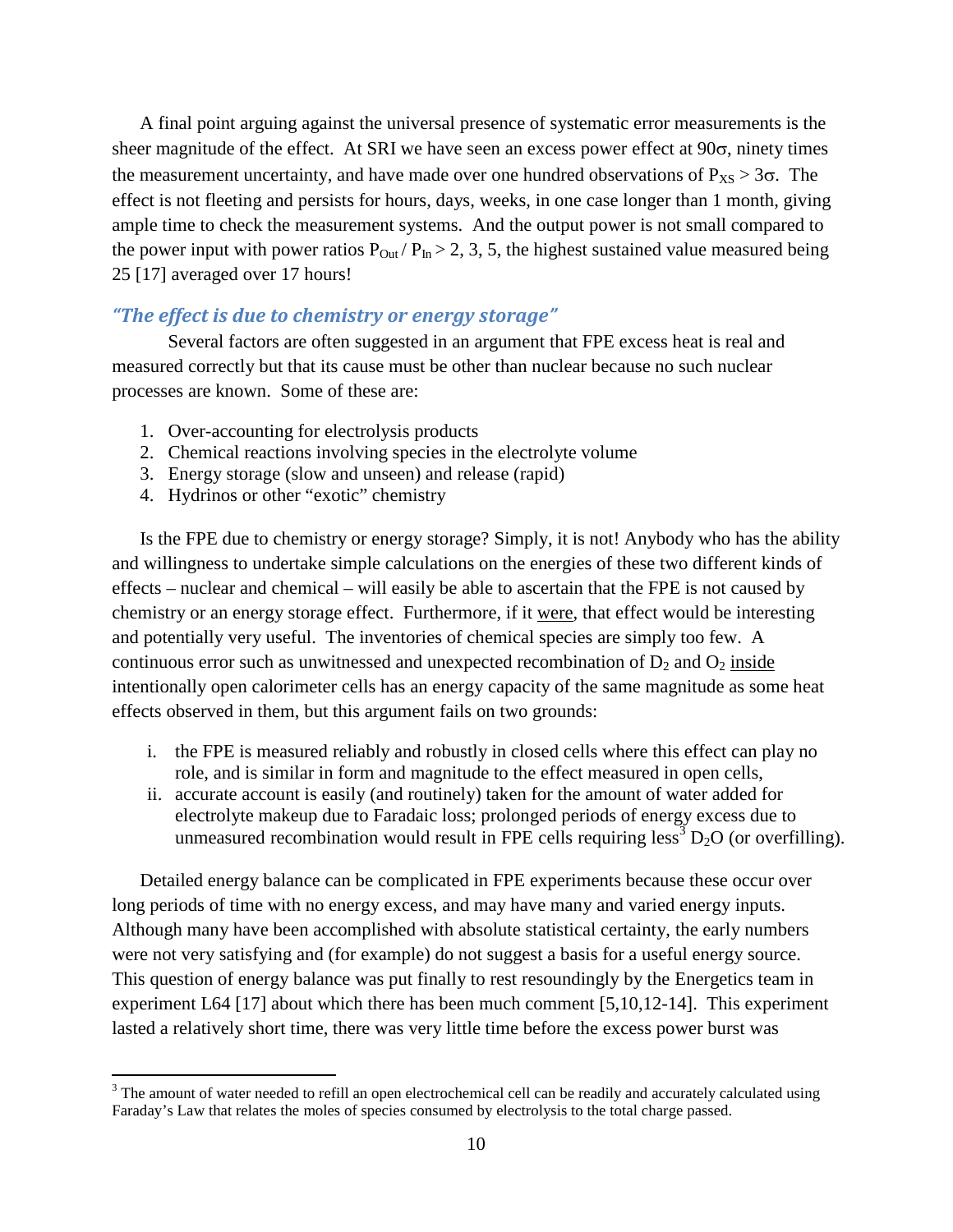achieved, and the energy out was markedly greater than the energy in. There was no time for energy storage in this process.

Energetics experiment L64 using a 7 mm  $\times$  80 mm  $\times$  50 µm Pd foil from ENEA (Frascati) and SuperWaves™ current stimulation demonstrated a maximum output power >34 W twice in the first 20 hours of the experiment, with an input electrical stimulus less than 1W. The energetic response was even more startling with 40 kJ of input energy in that first 20-hour period, 1.14 MJ of energy out, 1.1 MJ of excess energy. A factor of 25 times more energy coming out as heat than was input electrically. For this first heat burst alone the energy was 4.8 KeV/Pd atom, thousands of times more than can be accounted for by known chemistry. A second burst producedboiling in the electrolyte and at least<sup>4</sup> 3.5 MJ more energy, a total of more than 20 KeV/Pd atom. Similar but slightly less impressive results have been obtained on several other occasions by Energetics.

#### *Missing nuclear products*

Initially applied as a "*where is the beef?*" denunciation, the question "*where is the ash?*" was posed (or supposed) to refute the existence of the FPE on the grounds that the only products<sup>[5](#page-10-1)</sup> possible were energetic and therefore easily observed (and even hazardous). At SRI we have made efforts at varying levels to search for a very wide range of potential nuclear products and ash.

Some salient criticisms are listed below followed by comments:

- 1. The expected energetic radiation does not accompany heat production
- 2. The nuclear products claimed cannot account for the excess heat
- 3. The claimed quantitative product  $({}^{4}He)$  is:
	- a. Impossible to produce
	- b. Difficult to measure
	- c. Not found in sufficient quantity

The first question was first and most directly answered by Julian Schwinger in 1989 [18]: "*The circumstances of hot fusion are not those of cold fusion*". By this he suggested that quantum coherent superstructure of the Pd(D) lattice might be expected to change the reaction mechanism, the rate, and the product branching ratios. At present there is no consensus among those in the field as to what physical mechanism is responsible for the effect although many propositions are under active discussion and significant progress is being made [for one proposed

<span id="page-10-0"></span><sup>&</sup>lt;sup>4</sup> This amount is <u>under</u>-estimated as the heat of vaporization of  $D_2O$  was not included in this energy total.

<span id="page-10-1"></span> $<sup>5</sup>$  The term "ash" in "nuclear ash" is a technically inaccurate analogy to chemical ash. In chemical combustion, the</sup> ash is left-over material that does not participate in the reaction. It is the residuum of non-volatile oxidized and preoxidized materials. In the field of cold fusion, the term "nuclear ash" has come to mean the reaction product. This is equivalent to describing the chemical combustion products  $CO<sub>2</sub>$  and  $H<sub>2</sub>O$  as "ash," which is incorrect. Thus, in cold fusion helium is sometimes referred to as "nuclear ash" but it would be more accurate to call it a potential product of nuclear reaction.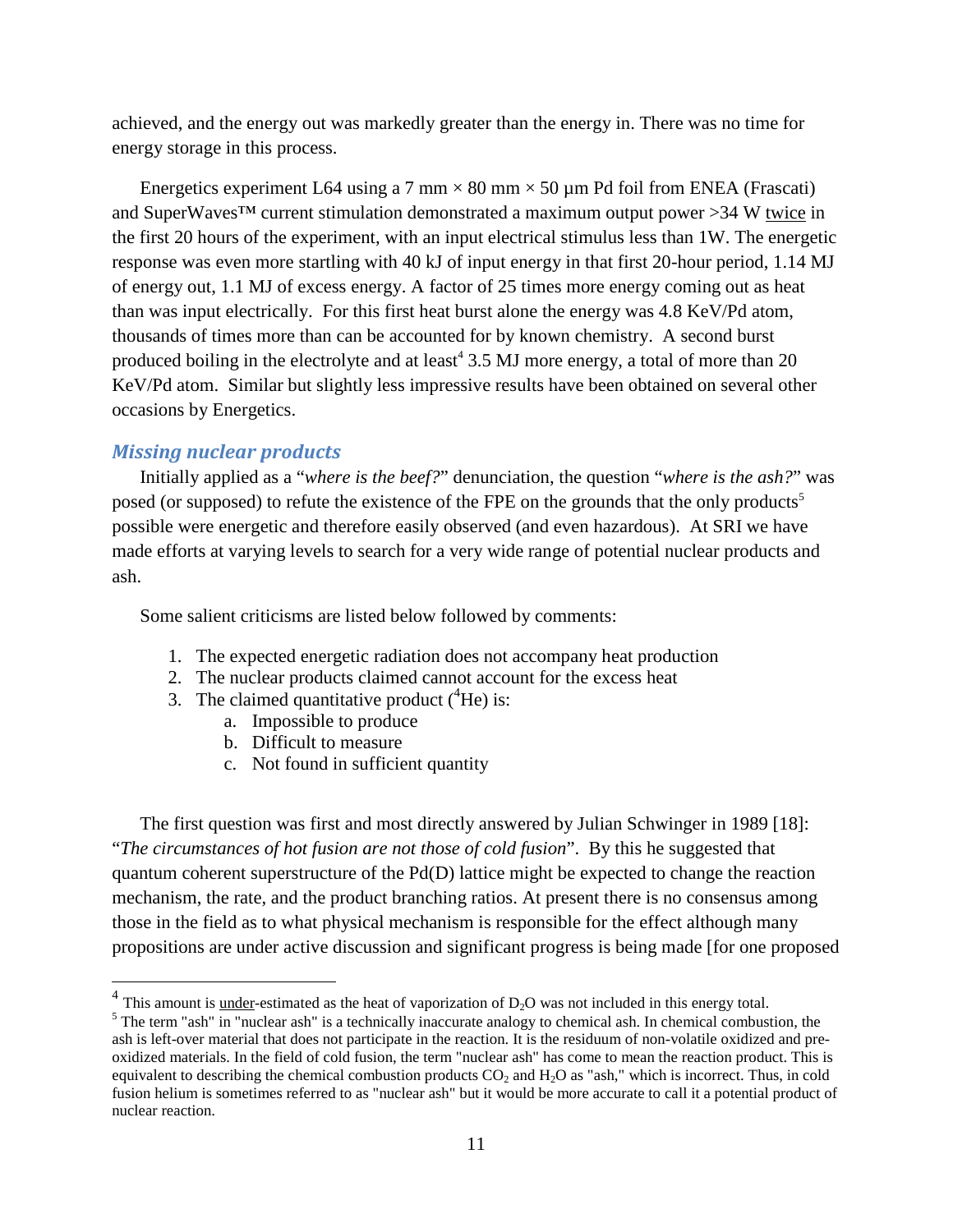pathway see 19,20]. Potential products are therefore equally obscure but no rational basis exists to deny the existence of the FPE on the grounds of non-observation of a hypothetical product.

Some nuclear products of FPE reactions clearly exist sub-quantitatively with the excess heat. Tritium and <sup>3</sup>He are produced in FPE experiments, under special circumstances, largely asynchronous with the excess energy [5]. Claims have been made for "massive transmutation" at (or above) the levels needed to account for measured excess energy [5]; these have yet to be verified.

For some time at SRI we have been performing experiments to test the hypothesis that the quantitative product of the heat producing reaction is  ${}^{4}$ He that evolves primarily without associated energetic byproducts. This hypothesis did not originate at SRI. As early as 1991 Miles and Bush [21] developed in ingenious self-sparging helium sampling system using electrolytic evolution of  $D_2$  and  $O_2$  to purge out atmospheric <sup>4</sup>He. They obtained a seemingly unassailable statistical correlation between heat and helium production computing a 1:750,000 chance that the correlation was random.

Miles and Bush also obtained a very impressive early quantification of a reaction Q value. Compared with the value predicted for an overall reaction of the sort  $d + d \Rightarrow {}^{4}He + 23.8 \text{ MeV}$ (*lattice*), (yielding  $2.5 \times 10^{11}$ <sup>4</sup>He s<sup>-1</sup> W<sup>-1</sup> of excess power), Miles and Bush measured an average value of  $1.4\pm 0.7 \times 10^{11}$  <sup>4</sup>He s<sup>-1</sup> W<sup>-1</sup>, 54% of the hypothesized value. Later in a study to replicate this work at SRI Bush [22] measured an average  $1.5\pm0.2 \times 10^{11}$  <sup>4</sup>He s<sup>-1</sup> W<sup>-1</sup> (58% of the "expected" value).

Numerous others have made measurements of gas phase <sup>4</sup>He during or immediately following FPE heat excursions [5]. In general the amount of measured helium lies between  $\sim 50$ and 75% of the amount<sup>[6](#page-11-0)</sup> predicted for a <u>net</u> reaction<sup>[7](#page-11-1)</sup> d + d  $\Rightarrow$  <sup>4</sup>He. Important experimental and theoretical issues attach to the question: "is there missing  ${}^{4}He$ ?", and, if so, "why"? If the net reaction were as written, and occurred in a skin layer close to but below the Pd cathode surface, then one might crudely expect  $\sim 50\%$  of the  ${}^{4}$ He to leave the cathode while the rest goes deeper to be trapped. Lending some weight to this hypothesis 15 studies have found unexpected <sup>4</sup>He in metal cathodes after FPE energy production [5], although in no case was the amount of  ${}^{4}$ He measured sufficient to account for the gas phase deficiency.

In considering the possible fate of  ${}^{4}$ He it is important to recall that the surface of a heatproducing FPE cathode is not well-crystallized Pd, even if it started as such. After extensive

<span id="page-11-0"></span><sup>&</sup>lt;sup>6</sup> One result in the early Miles Bush work measured <sup>4</sup>He at greater than  $2.5 \times 10^{11}$  <sup>4</sup>He s<sup>-1</sup> W<sup>-1</sup> but was attributed to experimental error [23]. In the published literature only the work of DeNinno and coworkers offers evidence [24] of super-quantitative  ${}^{4}$ He.

<span id="page-11-1"></span> $^7$  For reasons involving local energy and angular momentum conservation it is clear that, even if this is the net process, this reaction does not occur in a single step as written without the intimate involvement of other bodies. Since thermodynamics is path independent, however, we can calculate accurately the energy of the overall exothermic process, without knowing the pathway.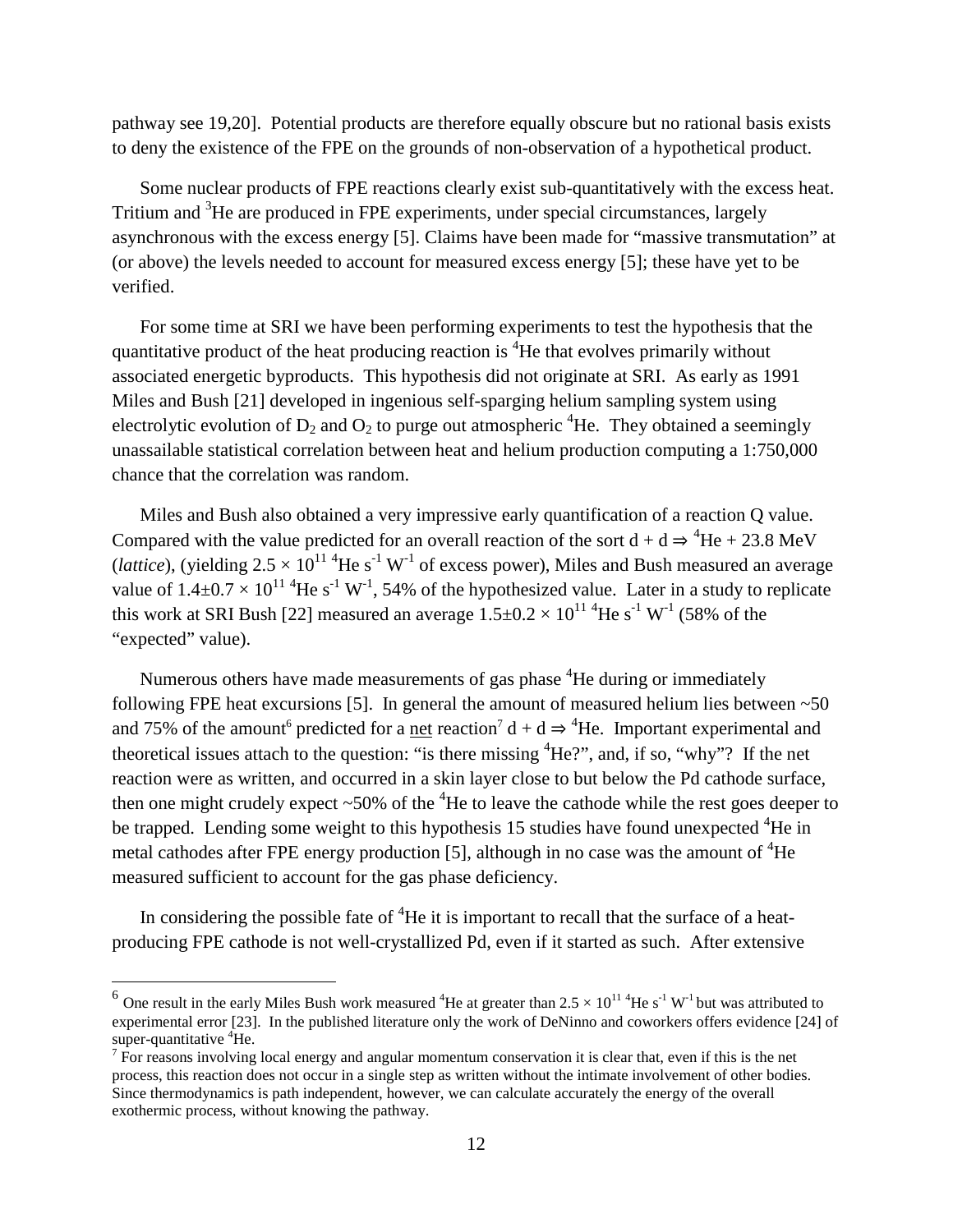electrolysis in LiOD (for example) the cathodic surface will have incorporated significant Li, and the electro-active metallic surfaces become covered with a many-micron layer of hydrated oxyhydroxides incorporating adventitious (as well as deliberately added) elements from the electrolyte, and leached from cell walls and parts, and from the two electrodes. In particular this "sludge" layer will act to restrain or delay <sup>4</sup>He release and it is reasonable to anticipate that work must to be done to disrupt this layer to approach an accurate mass balance. Since 100% of the helium can never be recovered, this balance will underestimate the total, but as recovery techniques improve it will asymptotically approach the true mass balance.

Limited resources have restricted to only 2 the number of successful heat producing experiments in helium leak-tight calorimeters for which effort was extended to scavenge  ${}^{4}$ He held up (by whatever means) in the cell volume. Of these one performed at SRI [25] and the other at ENEA (Frascati) [15], both yielded a total mass balance of <sup>4</sup>He produced within approximately  $\pm 10\%$  the 2.5  $\times$  10<sup>11</sup> <sup>4</sup>He s<sup>-1</sup> W<sup>-1</sup> value, supporting a claim for an overall reaction Q of  $\sim$ 24 MeV/ ${}^4$ He atom produced. This is an important result that needs further verification.

# **5. Summary and conclusions**

On the basis of the evidence and arguments presented here, and far more extensively and compellingly elsewhere [5,10], it is apparent that the Fleischmann-Pons effect is a new effect in physics. It requires a new mechanistic description and explanation. This new effect is very likely to be associated with a significant number of other condensed matter nuclear processes that await exposition and development.

I predict that once explained, the underlying effect will not appear strange at all. It will seem, in retrospect, that it was quite clear that we should have understood it all along. It is a heat producing reaction, consistent with nuclear but not chemical effects, both temporally and quantitatively accompanied by  ${}^{4}$ He. This new effect, the Fleischmann Pons Effect, can be accompanied by nuclear "ash",  ${}^{3}H$  and  ${}^{3}He$  being important. Strong evidence for other isotopes exists [5]; more may follow.

How do we make progress? We make progress through theory: quantitative predictive fundamental physics descriptions. We will continue to make progress best by using the scientific method. To do so we are going to have to engage the broader scientific community. We simply can't sit here secure behind our walls and talk in closed groups, we need to invoke enthusiasm in the broader scientific community. The organizers of this conference [ICCF15] are to be commended for recognizing this need and furthering that process.

Another way of making progress is by engaging in the process of creating a product. Here we might take advantage of the growing public and political interest in real alternative energy solutions. The FPE produces real and useful energy, process heat. In Energetics experiment L64, in a single burst, twenty five times more heat was produced than entered the cell as electric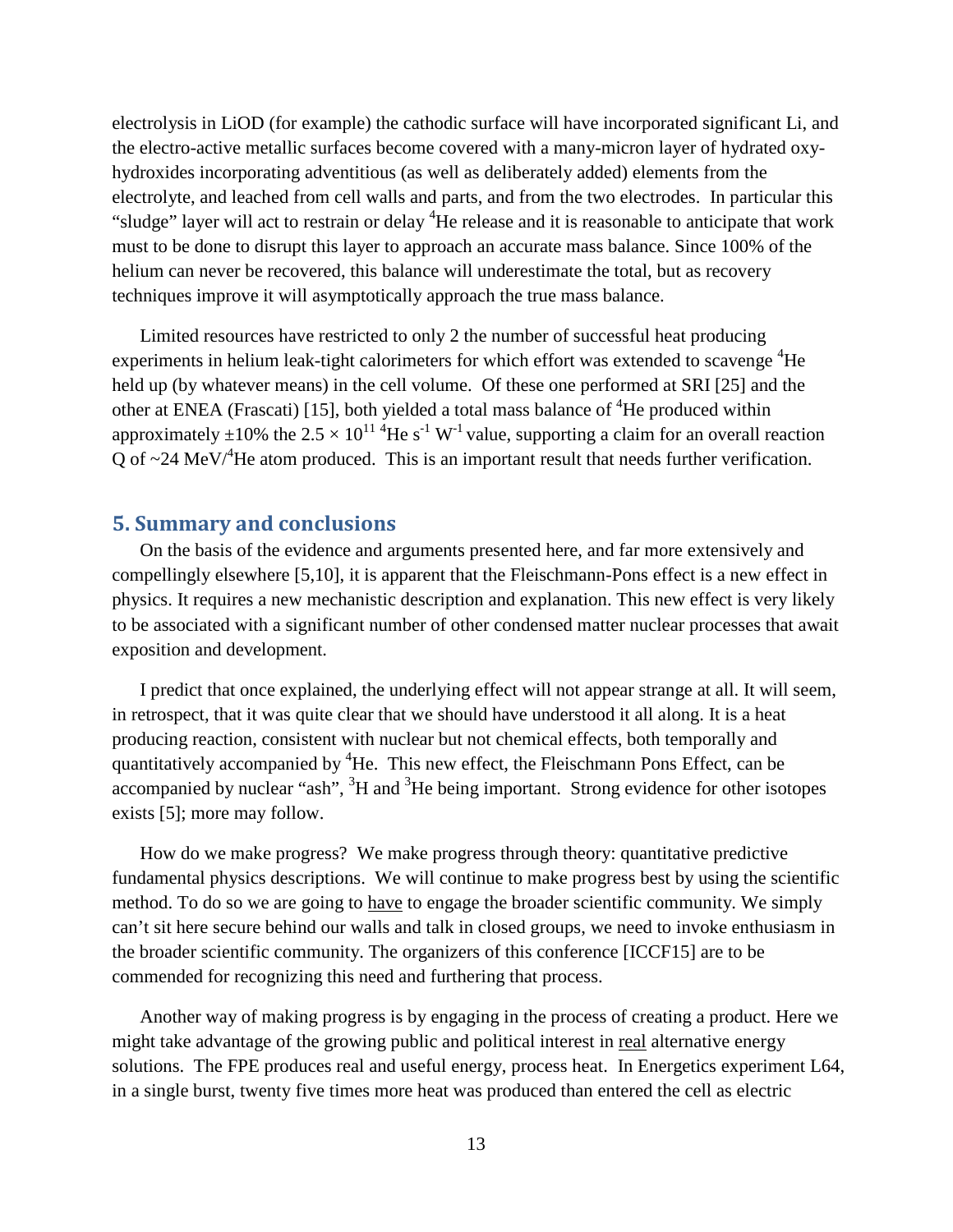power. This heat was produced at temperatures sufficient to boil water. Such an effect has practical value. Obviously taking an experiment to the market as a product requires several steps that are non-trivial. This exercise however may be an effective means of gaining an engineering understanding of the effect even before the scientific.

# **ACKNOWLEDGEMENTS**

I would like to acknowledge four individuals outside the SRI team who have contributed particularly to the results and thinking summarized in this Foreword. Peter Hagelstein and Jed Rothwell who will recognize vital concept development and wording; Vittorio Violante and Irving Dardik whose remarkable innovations in materials processing and fundamental understanding of the process dynamics of the FPE (and other effects) have sustained the progress that supports this field.

#### **REFERENCES**

- 1. M. Fleischmann, S. Pons and M. Hawkins, *J. Electroanal Chem.*, **201**, p.301 (1989); Errata, **263**, p. 187 (1990). See also M. Fleischmann, S. Pons, M.W. Anderson, L.J. Li and M. Hawkins, *J. Electroanal. Chem.*, **287**, p. 293 (1990).
- 2. K. Kunimatsu, N. Hasegawa, A. Kubota, N. Imai, M. Ishikawa, A. Akita and Y. Tsuchida, "*Deuterium Loading Ratio and Excess Heat Generation during Electrolysis of Heavy Water by a Palladium Cathode in a Closed Cell Using a Partially Immersed Fuel Cell Anode"*, in **Frontiers of Cold Fusion**, H. Ikegami, Ed., proceedings of the 3<sup>rd</sup> International Conference on Cold Fusion, Nagoya, Japan, p. 21, October 1992.
- 3. M.C.H. McKubre, S. Crouch-Baker, A. M. Riley, S. I. Smedley and F. L. Tanzella, "*Excess Power Observations in Electrochemical Studies of the D/Pd System; the Influence of Loading"*, in **Frontiers of Cold Fusion**, H. Ikegami, Ed., proceedings of the 3<sup>rd</sup> International Conference on Cold Fusion, Nagoya, Japan, p. 5, October 1992.
- 4. M.C.H. McKubre, "*Excess Power Observations in Electrochemical Studies of the D/Pd System; the Operating* Parameter Space", submitted for publication in proceedings of the 15<sup>th</sup> International Conference on Cold Fusion, Rome, Italy, October 2009.
- 5. E. Storms, **The Science of Low Energy Nuclear Reactions**, World Scientific, Singapore, 2007.
- 6. N.S. Lewis, C.A. Barnes, M.J. Heben, A. Kumar, S.R. Lunt, G.E. McManis, G.M. Miskelly, R.M. Penner, M.J. Sailor, P.G. Santangelo, G.A. Shreve, B.J. Tufts, M.J. Youngquist, R.W. Kavanagh, S.E. Kellogg, R.B. Vogelaar, T.R. Wang, R. Kondrat, and R. New, *Nature,* **340**, 525 (1989).
- 7. D. Albagli, R. Ballinger, V. Cammarata, X. Chen, R.M. Crooks, C. Fiore, M.P.J. Gaudreau, I. Hwang, C.K. Li, P. Linsay, S.C. Luckhardt, R.R. Parker, R.D. Petrasso, M. O. Schloh, K.W. Wenzel, and M.S. Wrighton, *J. Fusion Energy*, **9**, 133 (1990).
- 8. J.W. Fleming, H.H. Law, J. Sapjeta, P.K. Gallagher, and W.F. Marhon, J. Fusion Energy, **9**, 517 (1990).
- 9. M.C.H. McKubre, F. L. Tanzella, P. Tripodi and V. Violante "*Progress towards replication*", in The 9th International Conference on Cold Fusion, Condensed Matter Nuclear Science. 2002. Tsinghua Univ., Beijing, China, X. Z. Li Ed., Tsinghua Univ. Press.
- 10. P.L. Hagelstein, M.C.H. McKubre, D.J. Nagel, T.A. Chubb, and R.J. Hekman, *"New Physical Effects in Metal Deuterides"*, Proceedings of the 11<sup>th</sup> International Conference on Cold Fusion, Marseilles, France, November 2004, J.P. Biberian Ed., World Scientific, p. 23 (2006).
- 11. M.C.H. McKubre, "*The Importance of Replication*", accepted for publication in proceedings of the 14<sup>th</sup> International Conference on Cold Fusion, D.J. Nagel Ed., Washington, D.C., USA, October 2008.
- 12. M. C. H. McKubre, , F. L., Tanzella, I. Dardik, A. El Boher, T. Zilov, T., Greenspan, C. Sibilia, and V. Violante, "*Replication of Condensed Matter Heat Production*", in **Low-Energy Nuclear Reactions Sourcebook**, J. Marwan Ed., ACS Symposium Series 998, Oxford University Press, 2008, p. 219.
- 13. M. C. H. McKubre, and F. L Tanzella,. "*New Physical Effects in Metal Deuterides*", Final Report on DARPA contract HR0011-05-C-0089, SRI Project P16816, 2006.